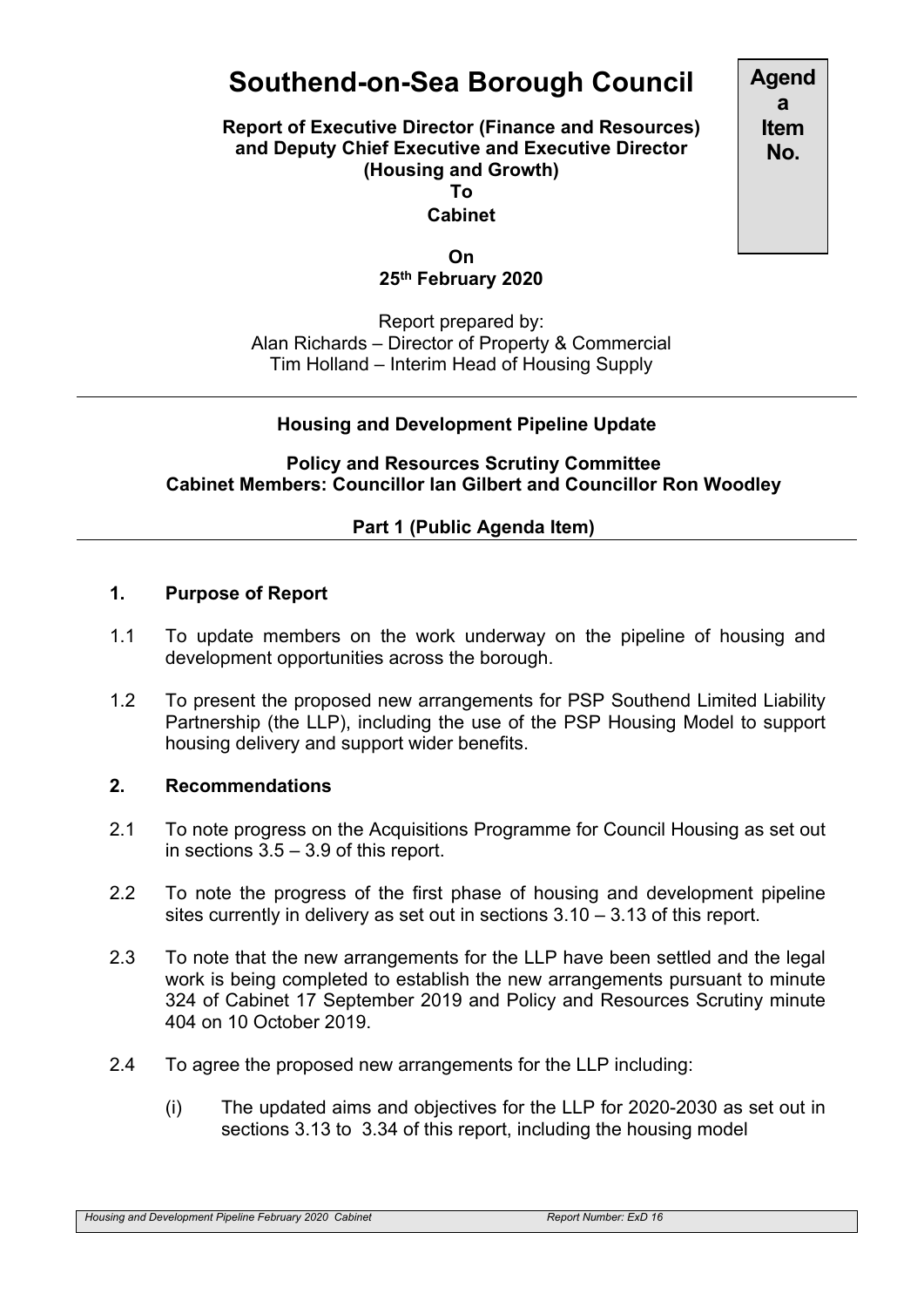- (ii) Establishing the new Procedure Agreement and Members Agreement between PSP Facilitating Limited (1), Southend on Sea Borough Council (2) and the LLP (3) and delegating authority to the Executive Director Legal and Democratic Services to finalise and complete the Agreement.
- (iii) Delegating authority to the Chief Executive to:
	- a. Appoint the Council representatives to the LLP Partnership Board
	- b. Appoint the members of the Partnership Board and the Partnership **Executives**

Including dealing with any future changes to such appointments.

- (iv) Delegating authority to the Partnership Board:
	- a) To agree the re-branding of the LLP (creation of a new trading name).
	- b) The commitment (on behalf of the Council) to funds for feasibility and project delivery within budgets already approved for housing and development delivery.
	- c) Following a Cabinet decision to opt land in to the LLP for the delivery of agreed objectives, to progress the development of the land through the LLP in accordance with the objectives for that land subject to each project clearing the required financial and legal due diligence tests.
- (v) Delegating authority to the Director of Property & Commercial to request that the LLP consider initial feasibility of sites following their appraisal through the development pipeline process (noting that Cabinet approval will be required prior to any site being legally opted in to the LLP for delivery).
- (vi) That any necessary amendments be made to the Constitution to reflect the recommendations in 2.4 above.
- (vii) That Councillors note that the matters identified in Appendix 1 to this report are matters which will be reserved for Shareholder Board.
- 2.5 That subject to Council approval, members agree to identify an initial budget of £5 million in the Capital Programme for the delivery of housing through the LLP and delegate authority to the Executive Director Finance and Resources to finalise the terms and make loans to the LLP within the allocated budget to enable delivery of development in accordance with the principles of the PSP Housing Model and subject to any schemes delivering an appropriate and sustainable return on investment.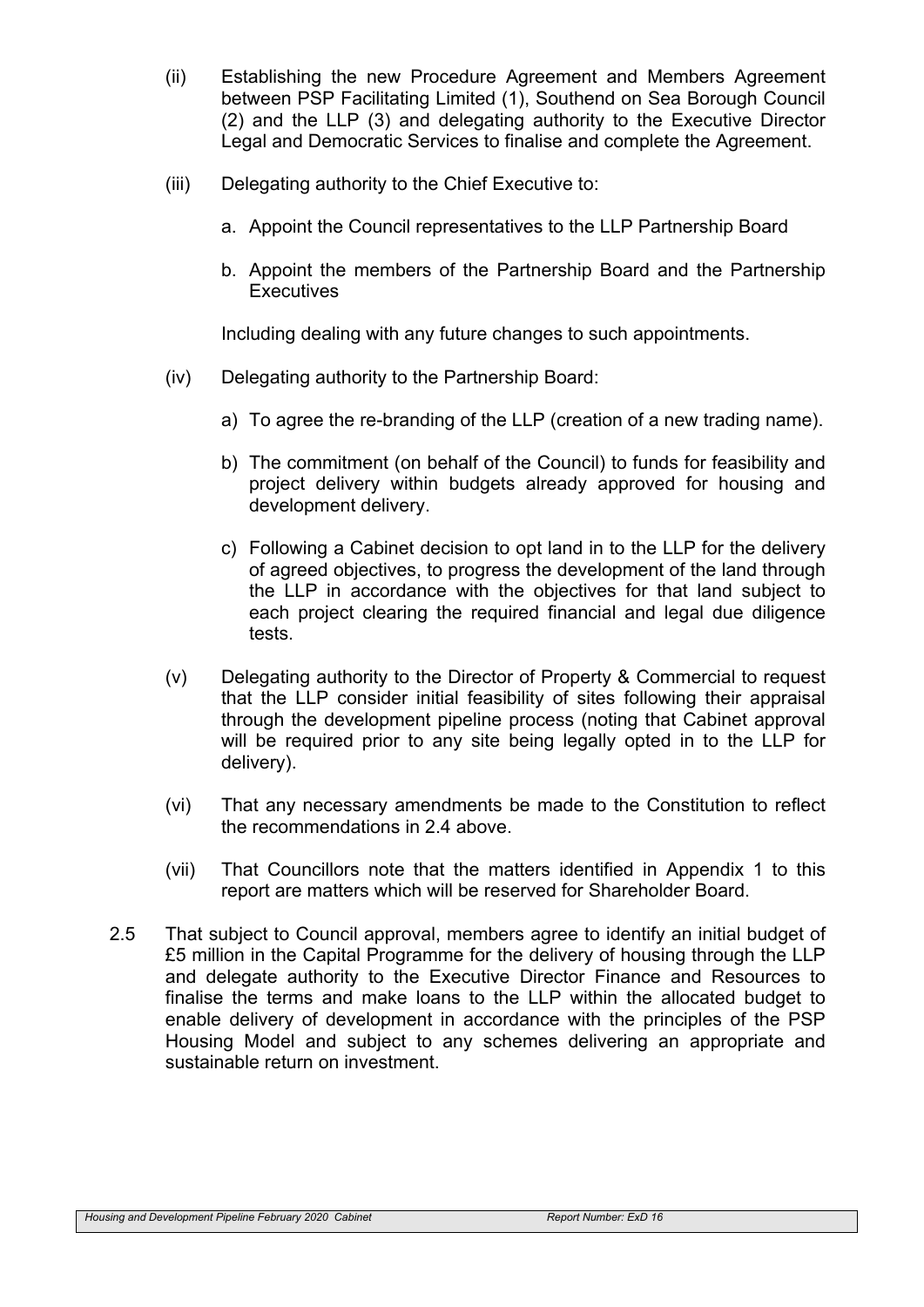## **3. Background - General**

- 3.1 On 25<sup>th</sup> June 2019 Cabinet resolved to progress with a regeneration framework, develop a pipeline of housing and regeneration projects and proceed with the Acquisitions Programme for Council Housing.
- 3.2 On 17<sup>th</sup> September 2019 and 5<sup>th</sup> November, Cabinet noted the progress of both the regeneration framework and the Acquisitions of Programme for Council Housing.
- 3.3 On 17 September 2019, Cabinet also agreed to the re-branding of PSP Southend LLP and to updating related governance arrangements. Agreement was also reached for the Ilfracombe Avenue site to be delivered under the PSP Housing model and for PSP Southend LLP to be invited to undertake the next stage of feasibility for sites which the pipeline assessment work has indicated would be suitable for PSP delivery.
- 3.4 Cabinets reports on 5<sup>th</sup> November 2019 and 16<sup>th</sup> January 2020 provided further update on the progress of the Acquisitions Programme, the LLP resetting and rebranding and the Allocations Policy.

# **Acquisitions Programme Update**

3.5 On 25th June 2019, Cabinet agreed to proceed with the Acquisitions Programme for Council Housing and agreed the associated £6.6m budget in response to the need for the use of accumulated Right to Buy capital receipts for the Council, which required a spend programme as detailed below:

| Quarter        | 19/20 RTB required<br>investment |              | Spend* |              |
|----------------|----------------------------------|--------------|--------|--------------|
| Q2             | £                                | 1,844,114.14 | £      | 2,754,500.00 |
| Q <sub>3</sub> | £                                | 1,916,028.32 | £      | 1,615,500.00 |
| Q4             | £                                | 880,947.56   | £      | 917,500.00   |
| <b>Total</b>   | £                                | 4,641,090.02 | £      | 5,287,500.00 |

\*value of properties acquired, not inclusive of legal fees, valuations or SDLT

3.6 A corporate team has worked with South Essex Homes officers and have been progressing with the identification and acquisition process agreed by Cabinet previously. As of the end of January 2019, 22 properties have been purchased to a value of £5.28m. A further 5 properties are under offer and with solicitors to the value of £1.06m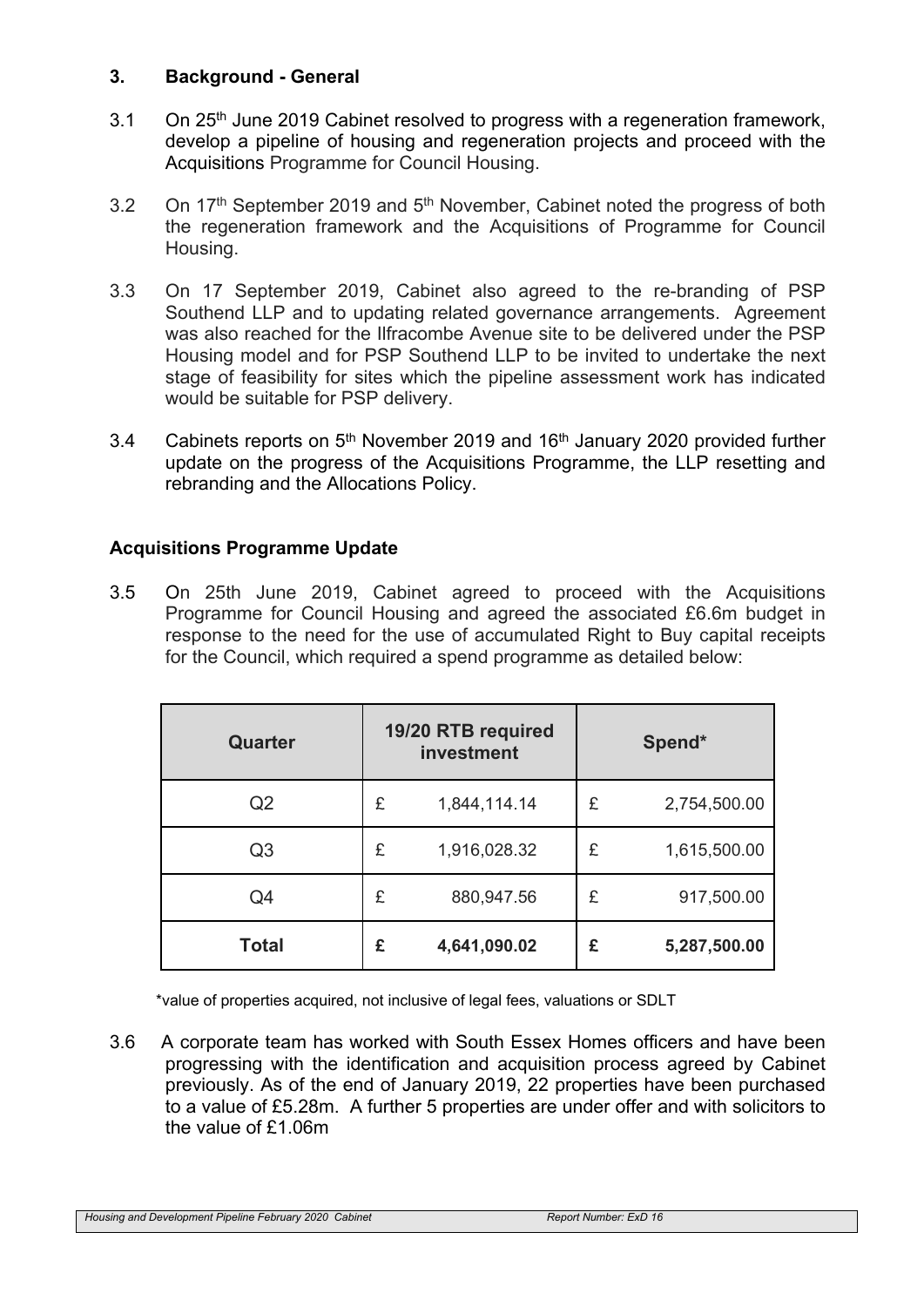- 3.7 Of the properties acquired in this programme; 4 are already tenanted, 3 have been identified for adaptations by the Council's Aids and Adaptations team, and 15 have voids works ongoing or pending.
- 3.8 The following table sets out the properties currently completed or under offer and the total anticipated spend:

| <b>Property Type</b>   | <b>Bedrooms</b> |   | <b>Offer</b> | Completion<br><b>Date</b> | Anticipated<br>completion |
|------------------------|-----------------|---|--------------|---------------------------|---------------------------|
| semi-detached          | 4               | £ | 335,000.00   | 26/07/2019                |                           |
| semi-detached          | 3               | £ | 248,000.00   | 16/08/2019                |                           |
| bungalow               | $\overline{2}$  | £ | 255,000.00   | 30/08/2019                |                           |
| terraced house         | 3               | £ | 230,000.00   | 03/09/2019                |                           |
| semi-detached          | 3               | £ | 320,000.00   | 13/09/2019                |                           |
| end of terrace house   | $\overline{2}$  | £ | 240,000.00   | 20/09/2019                |                           |
| semi-detached          | 3               | £ | 260,000.00   | 23/09/2019                |                           |
| semi-detached          | 3               | £ | 245,000.00   | 23/09/2019                |                           |
| flat                   | $\overline{2}$  | £ | 182,500.00   | 24/09/2019                |                           |
| semi-detached          | 3               | £ | 254,000.00   | 26/09/2019                |                           |
| flat                   | $\overline{2}$  | £ | 185,000.00   | 30/09/2019                |                           |
| end of terrace house   | 3               | £ | 270,000.00   | 04/10/2019                |                           |
| semi-detached          | 3               | £ | 248,000.00   | 23/10/2019                |                           |
| semi-detached          | $\overline{2}$  | £ | 235,000.00   | 25/10/2019                |                           |
| terraced house         | 3               | £ | 242,500.00   | 12/11/2019                |                           |
| end terrace            | $\overline{2}$  | £ | 225,000.00   | 04/12/2019                |                           |
| end of terrace house   | $\overline{2}$  | £ | 260,000.00   | 06/12/2019                |                           |
| flat                   | $\mathbf{1}$    | £ | 135,000.00   | 20/12/2019                |                           |
| semi-detached          | $\overline{2}$  | £ | 245,000.00   |                           | 14/02/2020                |
| semi-detached bungalow | $\overline{2}$  | £ | 252,500.00   | 31/01/2020                |                           |
| maisonette             | $\overline{2}$  | £ | 170,000.00   | 24/01/2020                |                           |
| terraced house         | 3               | £ | 250,000.00   | 31/01/2020                |                           |
| flat                   | $\overline{2}$  | £ | 185,000.00   |                           | 14/02/2020                |
| house                  | 3               | £ | 130,000.00   |                           | 14/02/2020                |
| end of terrace         | 3               | £ | 260,000.00   |                           | 07/02/2020                |
| end of terrace         | 3               | £ | 240,000.00   |                           | tbc                       |
| semi-detached house    | 3               | £ | 245,000.00   | 31/01/2020                |                           |

**£ 6,347,500.00**

# **Regeneration Framework and Development Pipeline**

3.9 As previously reported, 31ten Consulting (31ten) have been engaged to bring independent advice and rigour to the process of analysing individual sites, their development potential and how they can most beneficially fit in to a comprehensive development pipeline within which capital receipts can be recycled to improve the sustainability of the overall programme. This includes sites for housing, wider regeneration and a range of other land uses.

*Housing and Development Pipeline February 2020 Cabinet Report Number: ExD 16*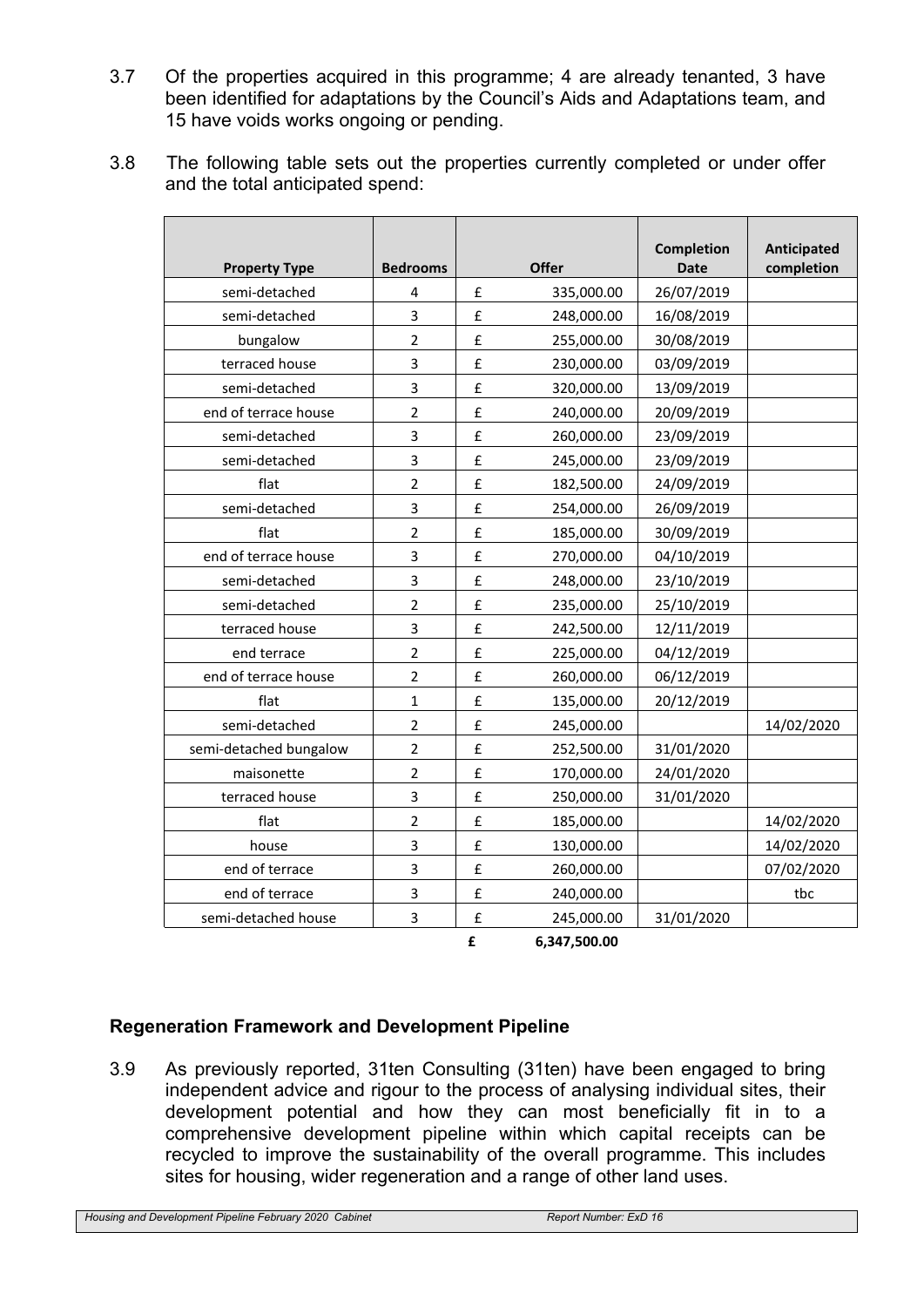- 3.10 A housing and development pipeline, including Council owned and private sites, has been collated by a corporate team of Assets, Strategic Planning, Housing, Development Control, Regeneration and Finance officers.
- 3.11 The next stage of the pipeline work is now underway high-level feasibility work on batches of sites. Scale and massing work has been commissioned to establish the development potential of an initial batch. The remainder of the pipeline will be subject to further procurement for which the brief is being finalised to go to the market during February. The outputs of this work will enable a more detailed assessment of the number of homes which could be delivered across the pipeline and inform the decision on the most appropriate delivery vehicle for each site.
- 3.12 A number of sites within the pipeline are currently underway and this section sets out those sites which are approved to proceed and which are now in the delivery phase.

| <b>Site</b>                                                        | <b>Number</b><br><b>of</b><br><b>Homes</b> | <b>Delivery</b><br><b>Vehicle</b>    | <b>Progress comment</b>                                                                                                                                                       | <b>Estimated</b><br>completion |
|--------------------------------------------------------------------|--------------------------------------------|--------------------------------------|-------------------------------------------------------------------------------------------------------------------------------------------------------------------------------|--------------------------------|
| Friars,<br>Constable<br>Way                                        | <b>Nursery</b><br>plus<br>9<br>houses      | <b>PSP</b><br>Southend<br><b>LLP</b> | Nursery complete and let.<br>Housing is ahead of<br>target. All homes have<br>been sold off-plan while<br>under construction.                                                 | Q4 2020                        |
| <b>Ilfracombe</b><br>Avenue<br><b>Car Park</b>                     | 24 flats                                   | <b>PSP</b><br>Southend<br><b>LLP</b> | Agreed to proceed via<br><b>PSP Southend LLP at</b><br>Cabinet on 17th<br>September. Pending<br>agreement at the next<br>stage by the LLP.                                    | Q1 2022                        |
| Modern<br>Methods of<br>Constructi<br>on (MMC)<br>Pilot<br>Project | $4 - 5$<br>Homes                           | Self<br>Development                  | Employers Agent (EA) &<br>Architect have now been<br>appointed. Site<br>investigation has been<br>carried out. Full Planning<br>application to be<br>submitted in early 2020. | Q1 2021/22                     |
| <b>HRA</b><br>Phase 3                                              | <b>Estimat</b><br>ed<br>25<br>Homes        | Self<br>Development                  | Site investigation has<br>now been carried out. EA<br>appointed following<br>procurement exercise in<br>December 2019 and<br>Architect procurement<br>has commenced.          | Q3 2021/22                     |
| <b>HRA</b><br>Phase 4                                              | Estimat<br>ed 20 -<br>31<br>Homes          | Self<br>Development                  | Site investigation has<br>now been carried out. EA<br>was appointed in<br>December 2019 and<br>Architect procurement<br>has commenced.                                        | Q4 2021/22                     |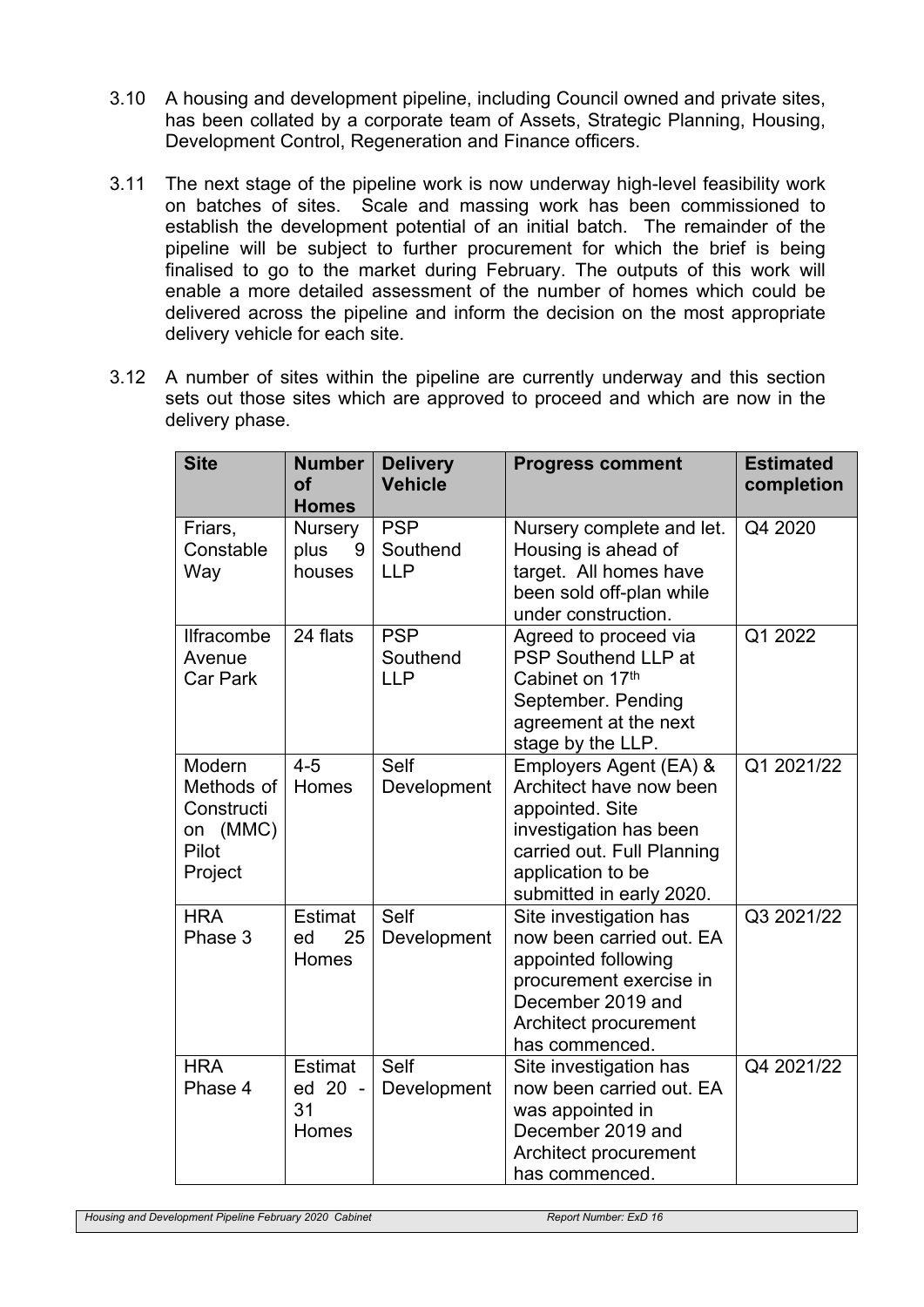| ' HRA     | $\mathsf{^{T}DC}$ . | Self | Feasibility work to                  | tbc |
|-----------|---------------------|------|--------------------------------------|-----|
| Phase 5 & |                     |      | Development   determine Phases 5 & 6 |     |
|           |                     |      | now underway.                        |     |
| Total     | $82 - 94 +$         |      |                                      |     |

# **PSP Southend LLP Update**

- 3.13 On 14 June 2011, Cabinet agreed to establish the LLP which has 50:50 representation and ownership by the Council and BV Strategies Facilitating Ltd. (now PSP Facilitating Ltd) respectively. On 12 December 2011, the LLP was formally incorporated the LLP.
- 3.14 On 17 September, Cabinet agreed to the re-branding of the LLP and to updating related governance arrangements with the detail delegated to the Strategic Directors Finance and Resources and Legal and Democratic Services in consultation with the Leader of the Council. Agreement was also reached for the LLP to be invited to undertake the next stage of feasibility for sites which the pipeline assessment work has indicated would be suitable for LLP delivery and this work is underway.
- 3.15 Following Cabinet in September, discussions have been progressing to re-set and re-brand PSP Southend LLP, focussed mainly (but not exclusively) on housing delivery and to align the governance to the Shareholder Board.
- 3.16 These proposed new arrangements have now been settled and Cabinet authority is therefore sought through the recommendation of this report to the establishment of the new governance arrangements, the agreements to enable them and to a series of delegations to enable the smooth and commercial running of the LLP. As previously reported to Cabinet, assuming all matters are agreed, it is expected that the new arrangements will be in place for the start of the 2020-21 Financial Year. Cabinet members have expressed a desire for affordable housing to be maximised and for this to be considered on each site where viability permits.

# 3.17 **How the current arrangements work:**

- A. Under the current arrangements, officers request the LLP to consider early feasibility of projects and this is monitored periodically through the Operations Board (a board consisting of Council and PSP officers).
- B. As and when projects are ready to be progressed for delivery, they are presented to the Partnership Board (A board consisting of 3 members from each organisation, currently 3 councillors for the Council)
- C. Assuming the Partnership Board then agrees that the projects are appropriate for delivery, it will request that the Council gives exclusivity for the LLP to progress the site (recognising the need to spend more significant sums of money at this stage).
- D. At this point, recommendations would be put to Cabinet for the site to be opted into the LLP for delivery. Once approved, a legal option would be

*Housing and Development Pipeline February 2020 Cabinet Report Number: ExD 16*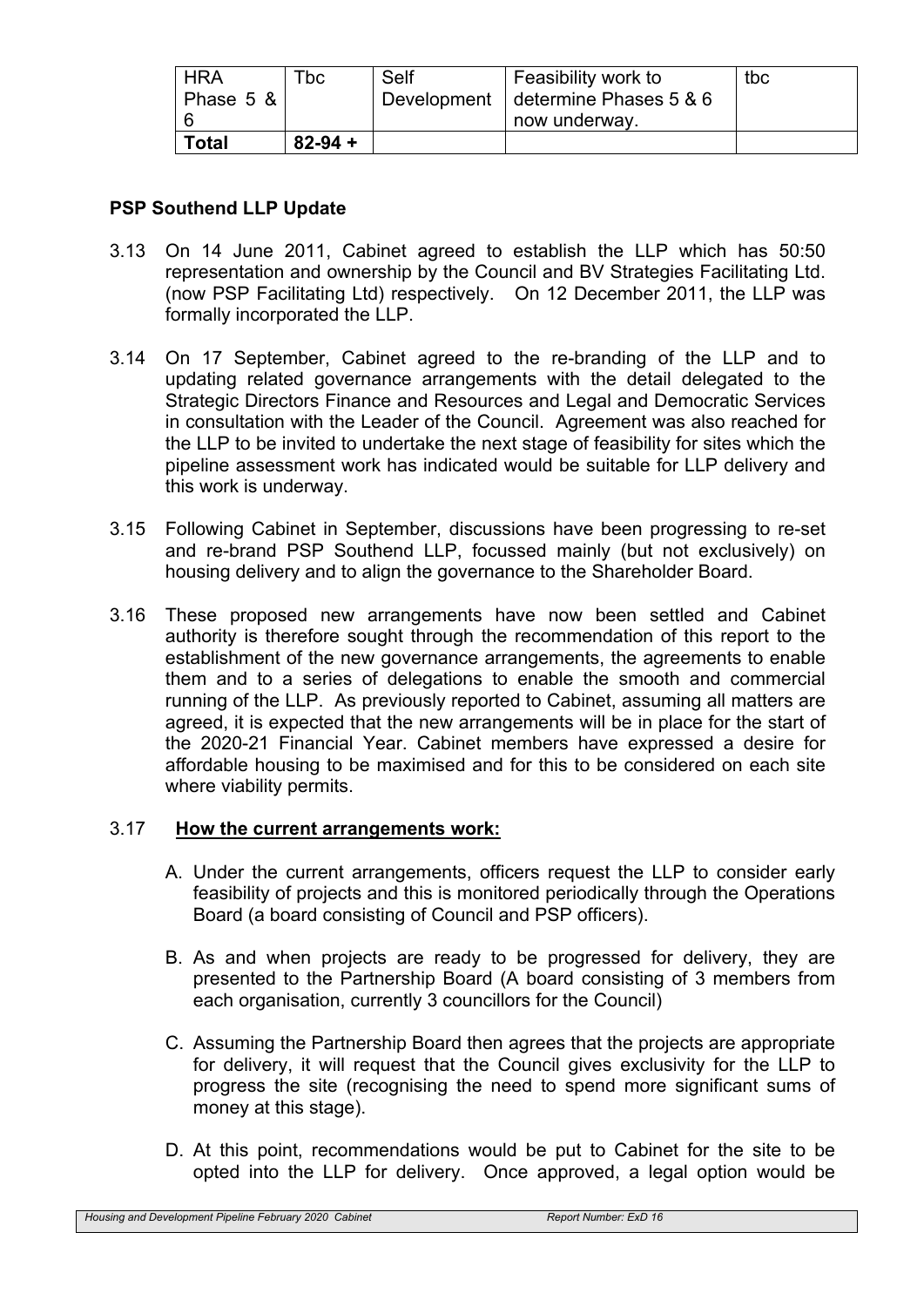granted to the LLP (subject to clearing financial and legal due diligence) and the site would be progressed through planning and into delivery with periodic reporting back to the Operations and Partnership Boards.

#### 3.18 **How the new arrangements are proposed to work.**

- A. Under the proposed new arrangements, officers will request the LLP to consider early feasibility of projects as they are identified as potentially suitable for delivery via the LLP through the pipeline assessment work.
- B. The LLP will work up initial feasibility reporting to a project team made up of Council and PSP officers appropriate to the particular project.
- C. If the project is considered to be feasible, it, along with the proposed objectives for the project will be reported to Partnership Board (The new partnership board will be the LLP board with 2 or 3 officer representatives for each entity, note: there would be no councillors on this board following the principles established across the Council's other companies).
- D. If Partnership Board agrees that the project is feasible, it will make a request that the Council gives exclusivity for the LLP to progress the site (recognising the need to spend more significant sums of money at this stage).
- E. At this point, recommendations would be put to Cabinet for the site to be opted into the LLP for delivery. Once approved, a legal option would be granted to the LLP (subject to clearing financial and legal due diligence) and the site would be progressed through planning and into delivery with all decisions being made by the LLP Board provided they align with the objectives approved by Cabinet.
- F. The Partnership Board for the LLP will then report periodically to the Council's Shareholder Board on the overall financial performance of the LLP and on delivery against any agreed project objectives.
- G. The minutes of the Shareholder Board are reported through Cabinet (Scrutiny Committee if called in) and Council.
- 3.19 As set out above, the primary difference between the old and new arrangements is that the new arrangements have been designed to align with the Council's Shareholder Board.
- 3.20 Whilst the Partnership Board will be empowered to make most decisions about project delivery (within agreed budgets and to agreed objectives) and to deal with some company matters, most company matters of significance are reserved to the Cabinet via the Shareholder Board and these reserved matters are set out at **Appendix 1**.
- 3.21 Settling the final details of the legal agreements and completing them is recommended to be delegated to the Executive Director Legal and Democratic Services.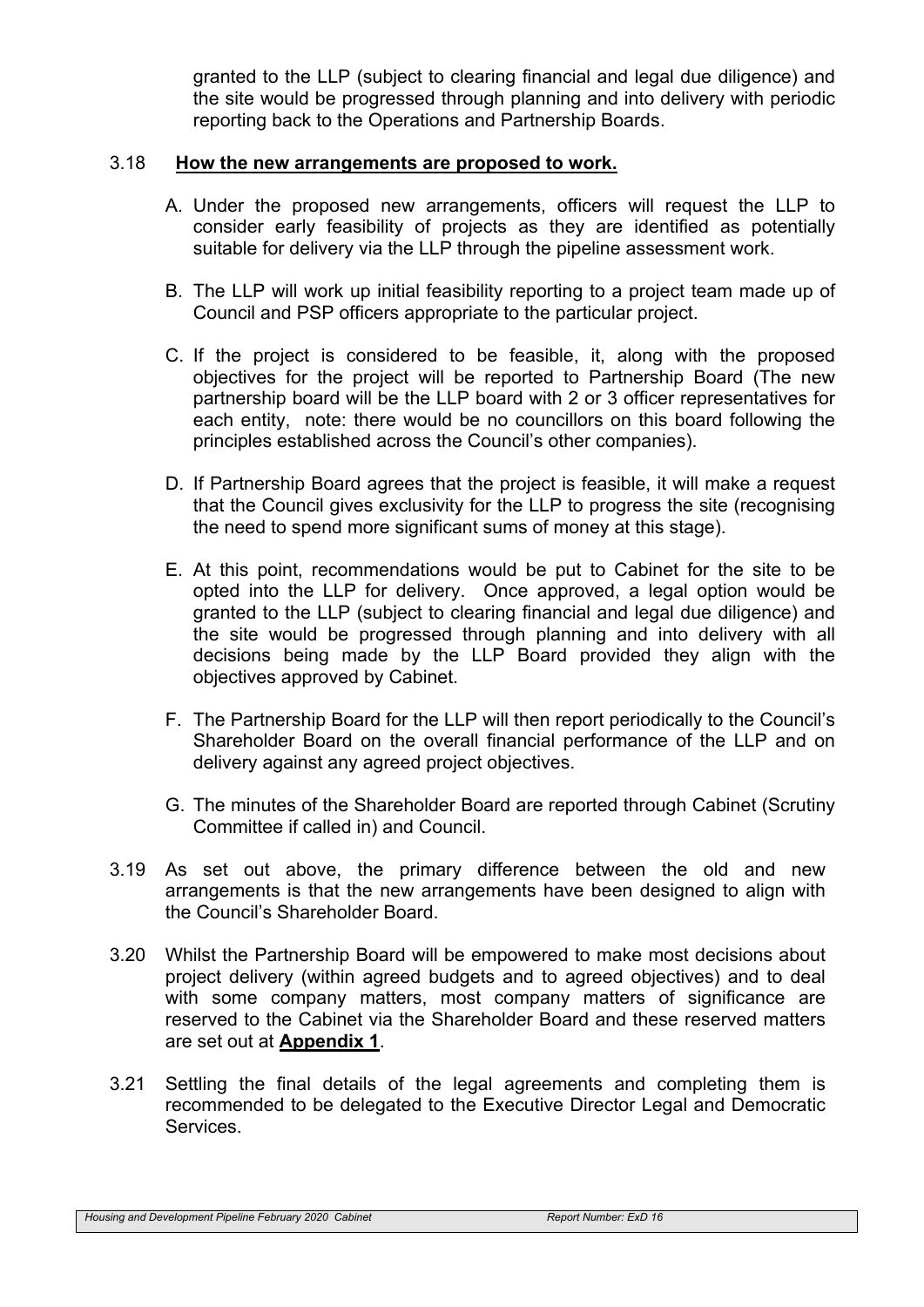3.22 The LLP arrangements also provide opportunities where capacity allows for the Council to charge its staff into the LLP and recover the costs through the capital projects. This has been used to a limited degree to date and these opportunities can be explored further during the next period. Doing this will reduce pressure on revenue budgets whilst also providing staff with the opportunity to work closely with the private sector partnership, gaining different experience while keeping the project knowledge in-house. It should also assist viability by reducing the costs of contractors into the LLP and exploiting officer contacts and knowledge of the Council's governance and processes.

# **The principles of the PSP Housing Model**

- 3.23 The over-riding principles of the housing model are to enable PSP-partner authorities access to their model which will enable authorities to secure housing delivery quickly, loan in capital generating a return in excess of the borrowing cost and delivering private rented (and in some cases affordable) new housing.
- 3.24 Where possible PSP seek to employ modern construction methods to deliver high quality, very sustainable net zero carbon family homes which are built and then managed to a high standard under the LetLife brand [\(www.letlife.co.uk\)](http://www.letlife.co.uk/).
- 3.25 The housing model compliments the Council's existing housing delivery programme and provides another option for delivery. It also supports the Council's commercial mind-set approach through innovative means of delivering outcomes and improving lives whilst generating commercial income.
- 3.26 The Housing Model is not aimed at Housing Revenue Account housing so it is complimentary rather than a straight alternative. The model includes management via PSP partner PRSim which is set up to deliver the full lettings and management service including full compliance and risk management and a 24 hour helpdesk using a central management function linked to a network of local suppliers.
- 3.27 In legal terms, the partnership establishes two subsidiary companies:
	- Prop Co 1 builds the houses
	- Prop Co 2 manages the houses
- 3.28 In terms of the finances, the land would be put in to the LLP at nil value.
- 3.29 The Council has the opportunity to grant a loan Prop Co1 to cover the cost of delivery. The Council would receive interest on the loan on commercial terms over the loan term which must exceed the cost of borrowing and it has rights to the capital value of the asset.
- 3.30 Following construction, the asset would be leased to Prop Co 2 who would let and manage the asset. Prop Co 2 would pay all rents (less management and maintenance costs) up to Prop Co 1 and this would in turn flow through to the LLP to the Council as a dividend. The Council has the option to recycle the funds within the LLP or to draw them out.
- 3.31 At exit, the houses could be sold to recover the capital, or re-financed (with the Council).

*Housing and Development Pipeline February 2020 Cabinet Report Number: ExD 16*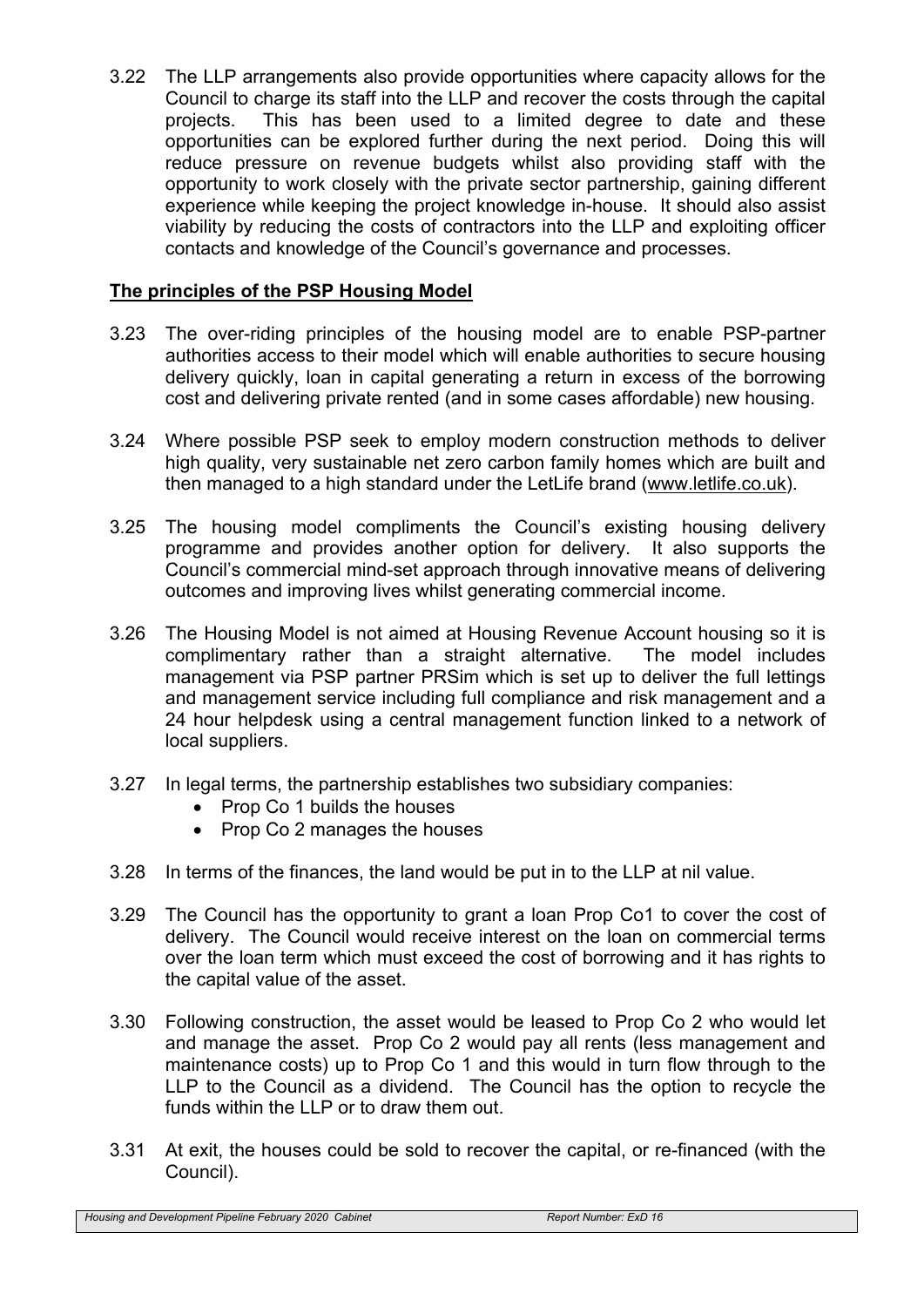- 3.32 PSP has undertaken extensive due diligence around the legal, property and tax implications to ensure compliance and efficiency.
- 3.33 Public Sector Plc would receive reimbursement of the pre-construction costs, a facilitation return (akin to a developer's profit) of 7-10% of the gross development costs excluding land and an annual asset/investment management fee of 0.5% p.a. of the investment value.
- 3.34 The benefits to the Council are that:
	- The Council is using its access to capital to deliver new housing and to generate a commercial return to support other Council functions.
	- The Council can benefit from any upside arising from the development loan.
	- The model enables schemes to be policy compliant in terms of Affordable Housing (i.e. development will deliver as a minimum the level of affordable housing required by Planning Policy which is currently that proposals for 10-49 units, 20% and 50+ units, 30% - site area criteria also apply). The market often makes the case that this is not possible and delivers significantly less on viability grounds.
	- Council Tax will be received along with new homes bonus
	- The Council retains control over the development through the LLP.
	- The Council retains control over the future of the asset through the leasing structure.
	- The Council and PSP are enabling the wider economic benefits (e.g. construction jobs, investment in construction, new residents in employment, increased local spending which in turn supports further sustainable job creation.
	- The properties are not subject to loss under Right to Buy legislation.
	- The Council benefits from the additional capacity and commercial capability of PSP.
	- The Council could consider using its share of development profit to deliver above-policy affordable housing where appropriate and where viability allows.
- 3.35 The proposal is therefore to set aside £5m for the delivery of housing through the LLP and to delegate authority to the Executive Director Finance and Resources to finalise the terms and make loans to the LLP within the allocated budget to enable delivery of development in accordance with the principles of the PSP Housing Model and subject to any schemes delivering an appropriate and sustainable return on investment.

# **4. Other Options**

- 4.1 Alternative arrangements for the Right to Buy spend such as grants to Registered Providers were considered for the Acquisitions Programme however this would not have resulted in the long term benefit to the Council in the way of HRA property.
- 4.2 The Council does not need to continue the relational partnering arrangement with PSP however this is a useful non-committal additional delivery option for the Council which will be well placed to assist with capacity and delivery,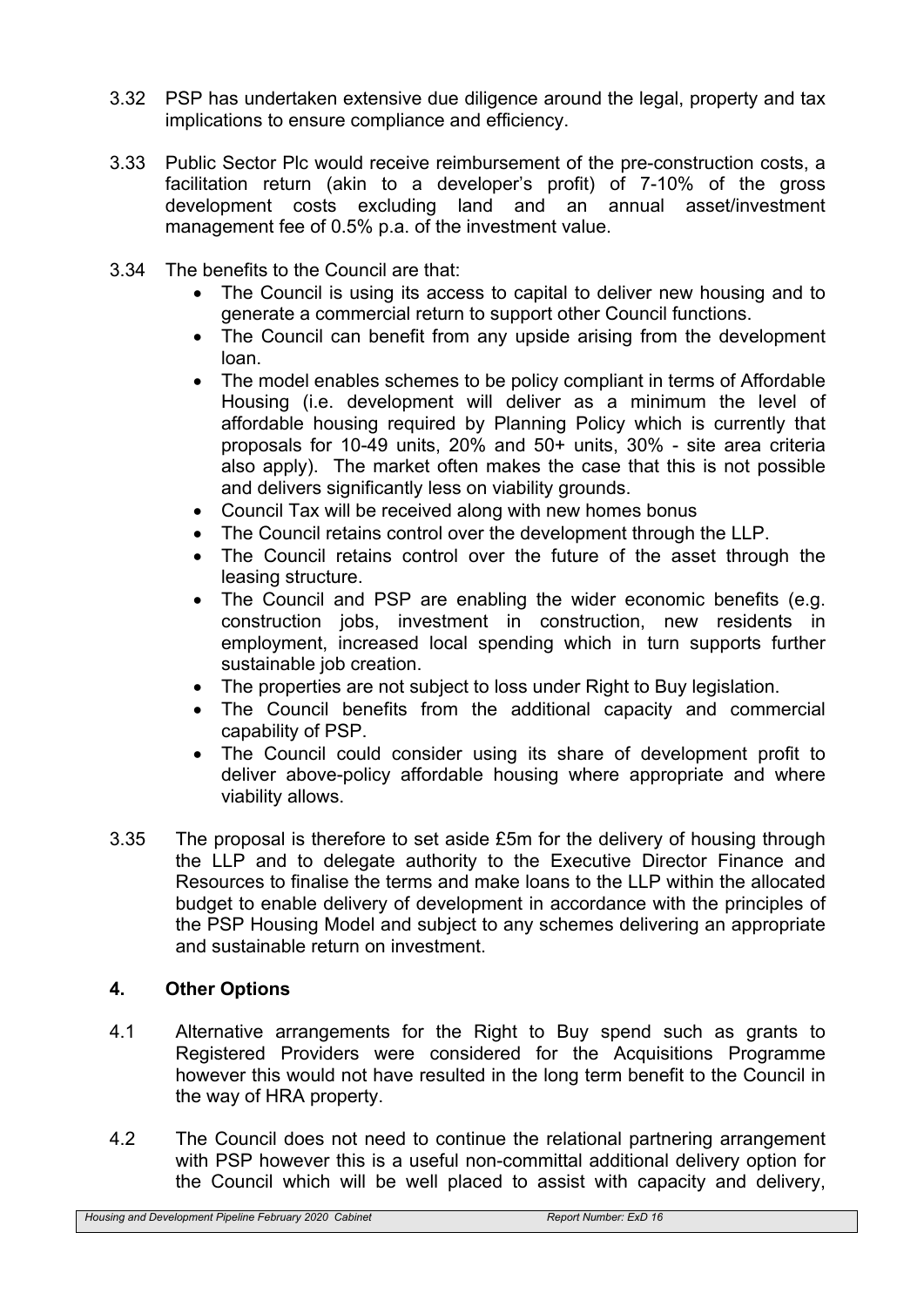particularly (but not exclusively) of housing sites, going forward. Feasibility work is also underway within the LLP on several other sites as previously agreed.

- 4.3 The Council could deliver housing through other delivery vehicles however PSP adds resource capacity and brings commercial experience along with the PSP housing model which together will help the council to deliver on its 2050 housing objectives whilst ensuring a robust process is in place to demonstrate financial and legal compliance and best value. The PSP Housing Model also has the benefit of the housing being owned in the LLP therefore it is not at risk of being lost to through right to buy legislation yet still providing the Council with a say over rental levels provided the State Aid thresholds are cleared.
- 4.4 The Council could decide not to fund development through the PSP Housing Model. It does however provide an opportunity for the Council to commercially lend-in to the LLP receiving a finance return as well as the wider development benefits, structured through the PSP Housing Model to deliver a long-term revenue stream (with the opportunity to convert some or all of that to Capital at the Council's discretion). Other funding options are available and may be considered depending on the scheme and the commercial return to the Council.
- 4.5 Cabinet members have also highlighted that there may be opportunities for South Essex Homes as the pipeline work progresses.

#### **5. Reasons for Recommendations**

- 5.1 To update Cabinet on the progress of the Pipeline of Housing & Development opportunities namely Phases 3 & 4 HRA infill sites, acquisition programme and LLP developments.
- 5.2 To update Cabinet on the pipeline and regeneration framework.
- 5.3 To update Cabinet on progress in establishing the LLP for the next 10 year period and to enable the new LLP arrangements to be established to provide additional delivery capacity to help the Council meet housing delivery targets

#### **6. Corporate Implications**

#### 6.1 **Contribution to the Southend 2050 Road Map**

- 6.1.1 The development and acquisition of the housing and regeneration pipeline work towards the Southend 2050 Safe and Well outcomes of **"We are well on our way to ensuring that everyone has a home that meets their needs"** and **"We act as a green city with outstanding examples of energy efficient and carbon neutral buildings".**
- 6.1.2 The development of a regeneration framework and pipeline are also key contributors to the Opportunity and Prosperity outcomes "We have a fastevolving, re-imagined and thriving town centre, with an inviting mix of shops,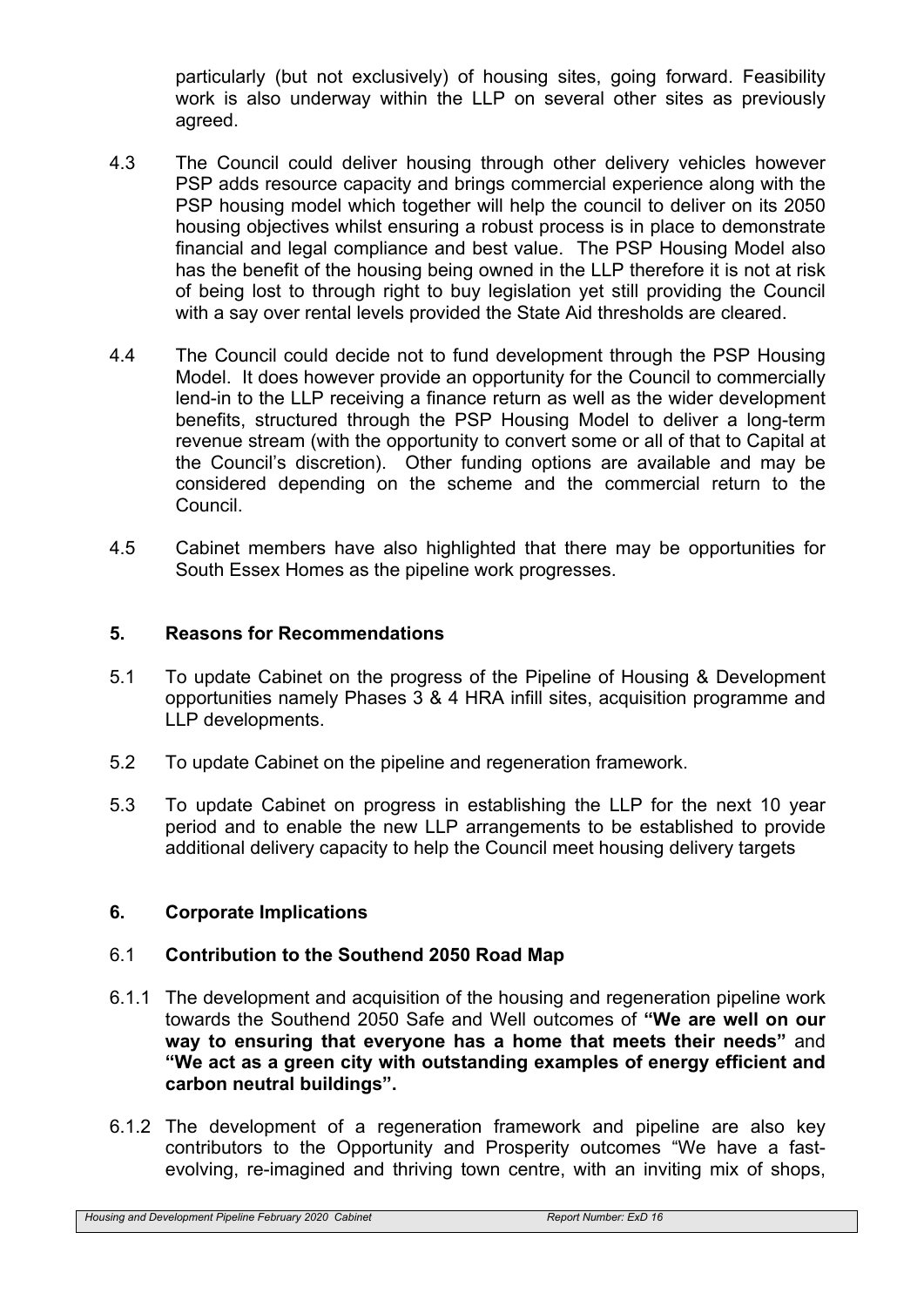homes, culture and leisure opportunities" and **"Key regeneration schemes, such as Queensway, seafront developments and the Airport Business Park are underway and bringing prosperity and job opportunities to the Borough".**

6.1.3 Southend's *Housing, Homelessness & Rough Sleeping Strategy* aims to provide 'decent high quality, affordable and secure homes for the people of Southend' and the development and purchase of affordable contributes to this.

## 6.2 **Financial Implications**

- 6.2.1 Cabinet has previously agreed the budget of £645k for the next steps of the Regeneration Framework and Development Pipeline. This budget will be called upon for the first stage of the feasibility for the Pipeline sites.
- 6.2.2 The costs and funding of each scheme will require a full business case assessment. Funding for the investment referred to in the report will come from a variety of sources such as capital receipts, HRA capital investment reserve, borrowing, and external funding (both public & private).
- 6.2.3 In terms of PSP projects, the financial implications will be assessed in detail on a scheme by scheme basis and schemes will only proceed when they clear both the Council's and the private sector partner's viability measures.
- 6.2.4 The overall financial performance of the LLP will be reported periodically to Shareholder Board along with the progress against agreed objectives for particular schemes.
- 6.2.5 The £5m referenced at recommendation 2.5 and in paragraph 3.35 would be funded from new borrowing with the financing costs more than off-set by the commercial return from the £5m investment into the PSP Housing Model.

#### 6.3 **Legal Implications**

- 6.3.1 Initial consultation has been undertaken with the Council's Legal Team for the expansion of the MMC pilot and ongoing work is being undertaken with Essex Legal Services for the Acquisitions Programme.
- 6.3.2 Legal considerations relating to individual sites will be dealt with through the usual due diligence process.
- 6.3.3 Legal considerations relating to the LLP governance changes are being addressed through negotiation as set out in this report with appropriate advice at the relevant stages.

#### 6.4 **People Implications**

No direct people implications arise however see 3.10 above regarding the extent to which internal resources may be used to supplement the LLP work and then charged back to development projects where appropriate with commercial experience benefits to the staff involved and potential financial benefits to the Council.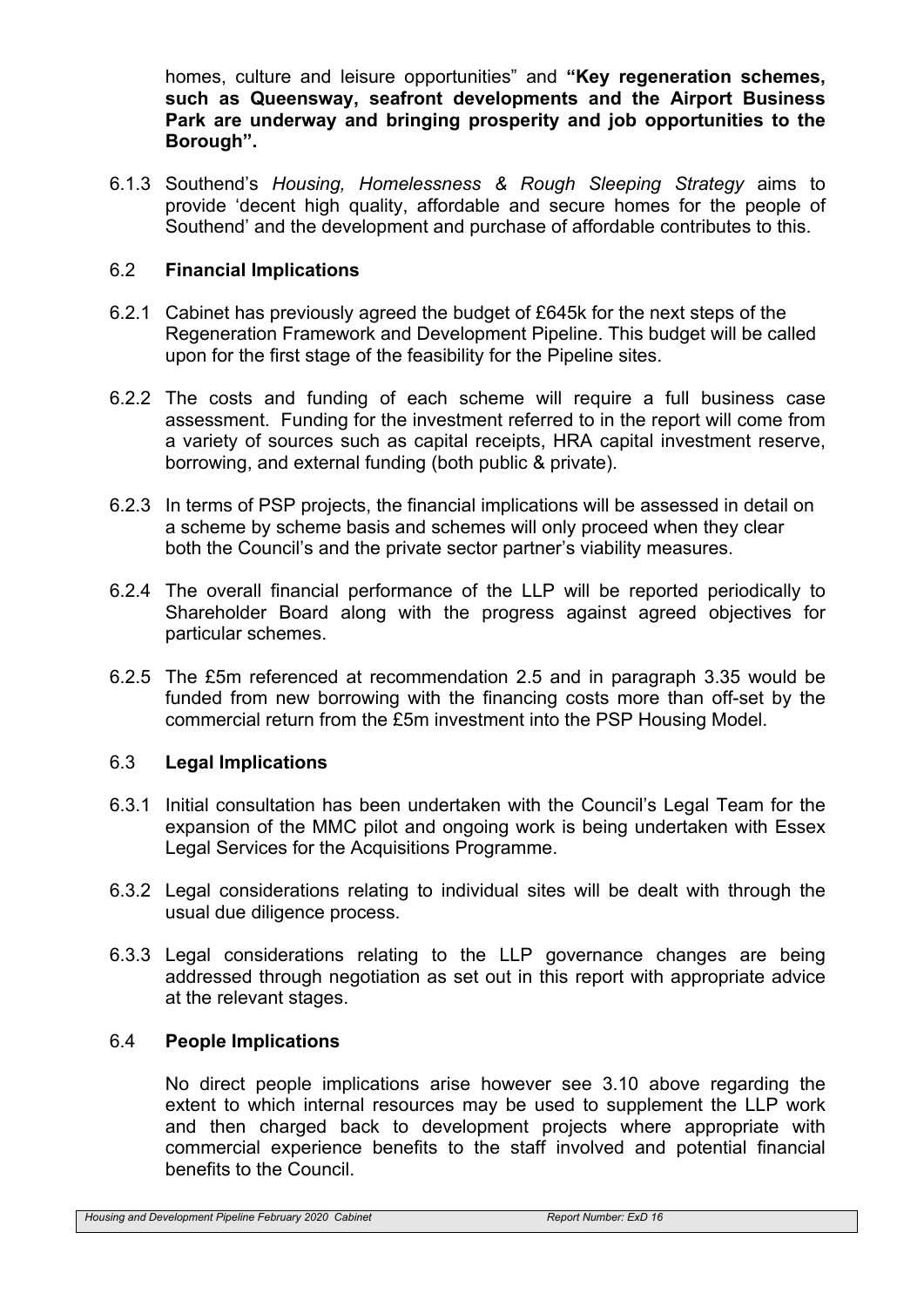## 6.5 **Property Implications**

The main purpose of LLP is to review, and progress development opportunities and this will of course generate many strategic and detailed property implications as the work progresses. Such implications will be considered on a site by site basis.

#### 6.6 **Consultation**

Consultation has taken place with internal colleagues and external advisers in relation to the pipeline of sites and the work is being progressed by a corporate team.

The principles of the changes to the LLP structure have been set out in reasonable detail in the Cabinet Report of 17 September 2019 and at a high level in subsequent Housing Pipeline update reports to Cabinet.

#### 6.7 **Equalities and Diversity Implications**

The relevant equality assessments will be undertaken if and as necessary.

#### 6.8 **Risk Assessment**

Risk register and issue logs will be used as part of the development of the sites within the Pipeline and are continued to be used for the Acquisitions Programme.

PSP Project risks will be monitored and managed within the LLP and reported to Partnership Board and where these are significant and appropriate, up to Shareholder Board.

#### 6.9 **Value for Money**

All spend in relation to the projects will be subject to the relevant procurement rules, to ensure procurement compliance and value for money.

Financial and legal due diligence form a core part of the LLP process including an independent review and validation of each case by CIPFA and external legal review.

#### 6.10 **Community Safety Implications**

Sites will be considered individually as they progress and through consultation, the Council will look to meet Secured by Design standards where possible and practical.

#### 6.11 **Environmental Impact**

New pipeline schemes such as the MMC will look to improve energy use and environmental standards in the build process where possible and also will look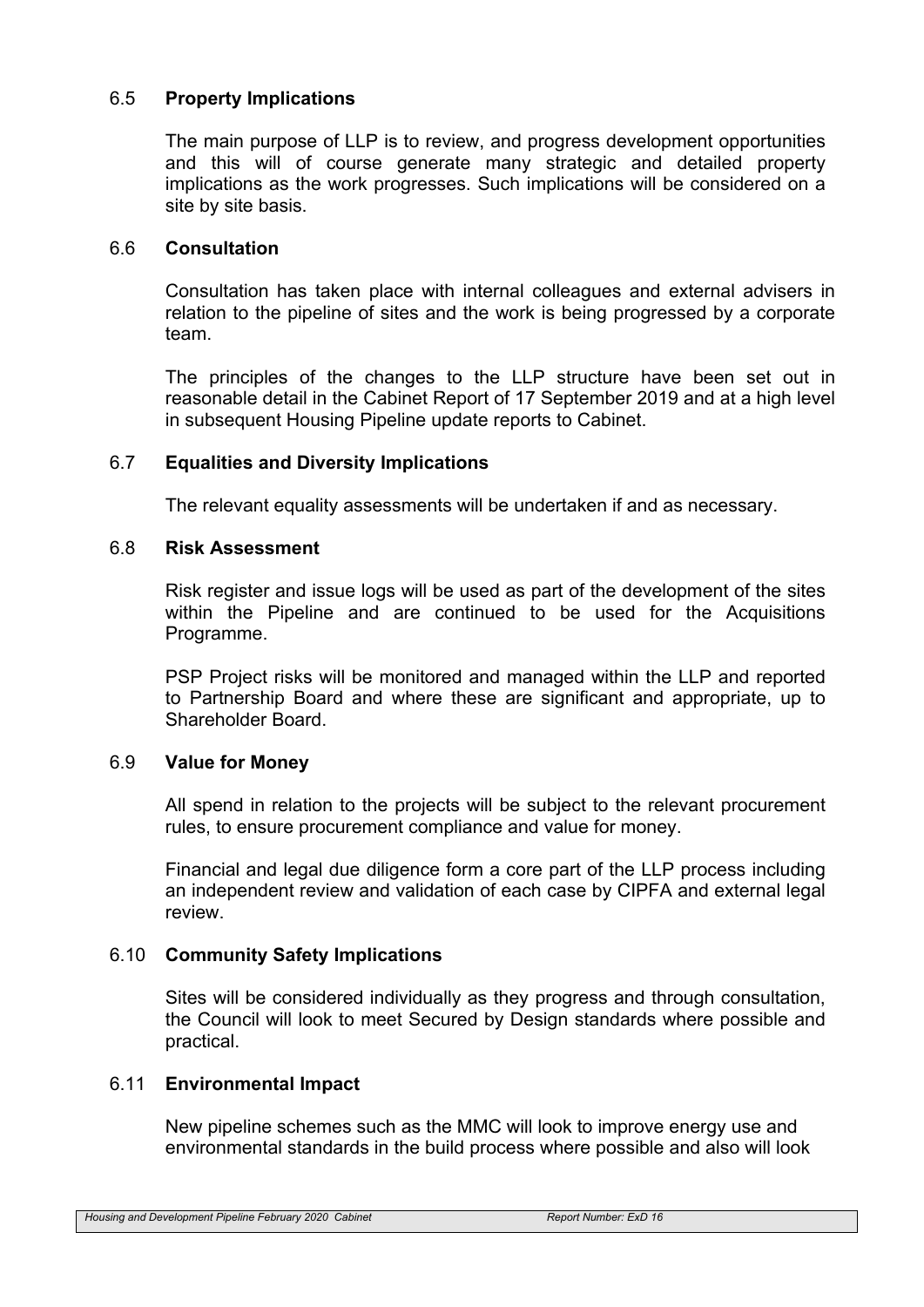to improve landscaping and environmental and economic sustainability where possible.

A core part of the LLP housing offer is the use where appropriate of modular offsite construction (referred to in other papers as MMC or Modern Methods of Construction). This technology enables improvements energy use and environmental standards both through the build process and during the life of the buildings. Sustainability will be a key consideration in any projects and where it presents additional commercial opportunities, these will be explored. For example, very low energy (and therefore low cost to run) homes may be able to generate higher rental levels thereby improving returns depending on the development model used.

#### **7. Background Papers**

Cabinet Report. *Future Phases of Affordable Housing Development Programme Update,* 17th January 2019

Cabinet Report*, Housing Update*, 25th June 2019

Cabinet Report, *Housing and Development Pipeline Update*, 17th September 2019

Cabinet Report, *Housing and Development Pipeline Update*, 5 th November 2019

Cabinet Report, *Housing and Development Pipeline Update*, 16th January 2020

#### 8. Appendices

**Appendix 1** – Matters reserved for Shareholder Board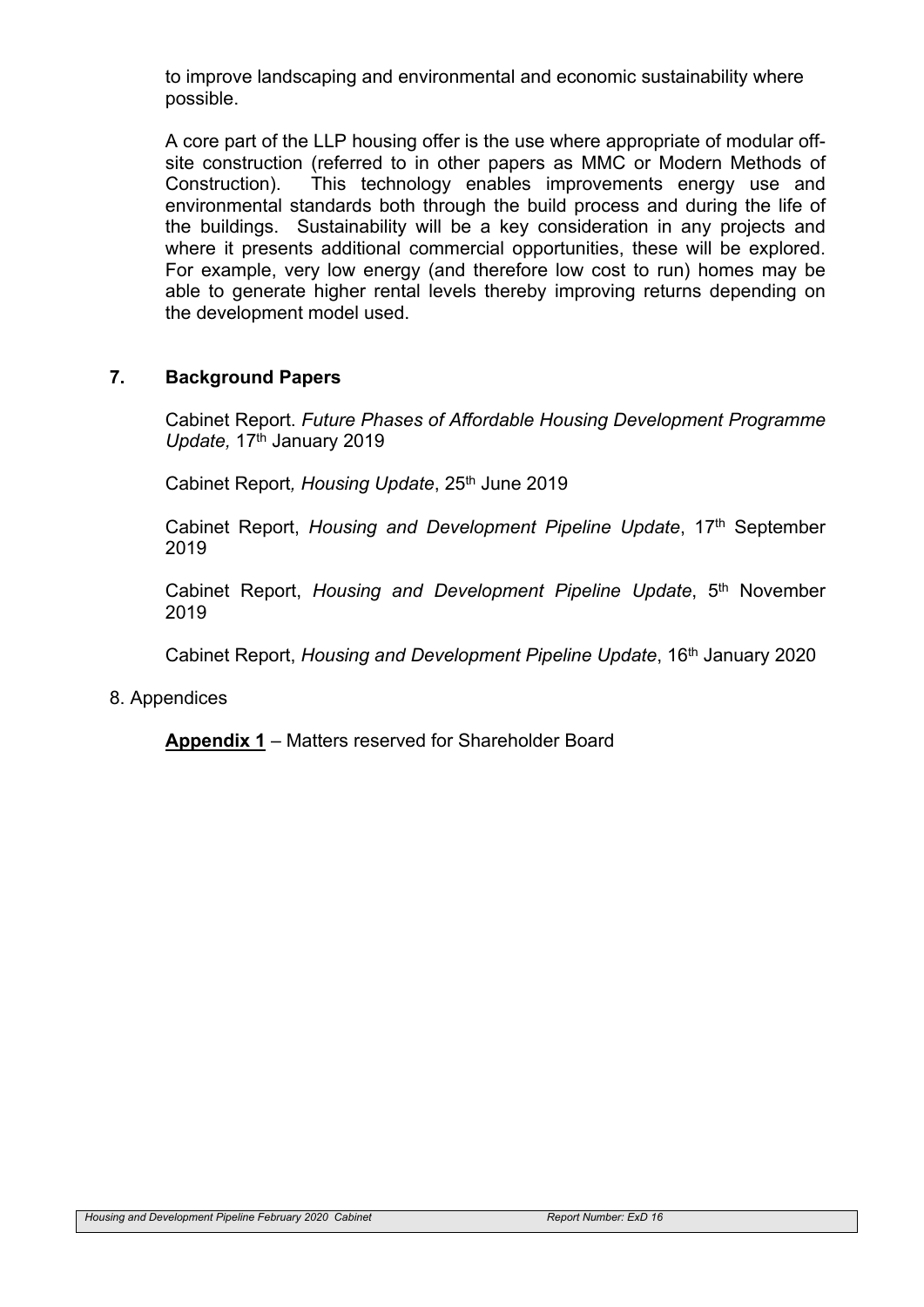### **APPENDIX 1 MATTERS RESERVED FOR SHAREHOLDER BOARD**

- 1. Altering the Members' Agreement, Procedure Agreement and/or any rights relating to the ownership of the LLP;
- 2. Changes to the rights of any of the Partners pursuant to the Members' Agreement or the Partnership generally;
- 3. Any material amendment to a legal agreement to which the Partners are a party;
- 4. The approval of any Capital Contribution by a Partner, save for the Initial Capital Contributions of the Partners as at the Effective Date;
- 5. Permitting the registration of another member, other than the Council or the PSPF;
- 6. Changing the nature of the business of the LLP;
- 7. Any re-organisation of the Members' Capital (or any part of it);
- 8. The entering into of any commitment by or on behalf of the Partnership with any person with respect to the issue of any loan capital;
- 9. The making of any borrowings by or on behalf of the Partnership from the Bank or any person or organisation or entity;
- 10. The making of any resolution or other decision for the voluntary winding up or termination or dissolution of the Partnership;
- 11. Engaging in any business other than the Partnership Business or any decision to change the Partnership Business as defined in this Members' Agreement;
- 12. The Partnership forming or acquiring any subsidiary or subsidiary undertaking (as each is defined in the Companies Act) or acquiring any shares in any other company or participating in any partnership or joint venture (incorporated or not);
- 13. The closing down or the disposal of any material part of the Partnership Business;
- 14. The Partnership amalgamating or merging with any other company or business undertaking;
- 15. Alteration of the Partnership Name or registered office;
- 16. The Partnership entering into any transaction or arrangement of any nature whatsoever with any of the Partners or their directors or any person who is connected (within the meaning of section 1122 of the Corporation Tax Act 2010 or sections 993 and 994 of the Income Tax Act 2007) to any of the Partners or their directors whether or not any other person shall be party to such transaction or arrangement;
- 17. The Partnership entering into any commitment by way of a transaction or series of related transactions (including without limitation any leasing transaction) which would involve the Partnership in the payment or receipt of consideration having an aggregate value in excess of twenty thousand pounds (£20,000), save where such commitment has been provided for in a Project Budget;
- 18. The Partnership entering into any arrangement, contract or transaction outside the normal course of the Partnership Business or otherwise than on arm's length terms;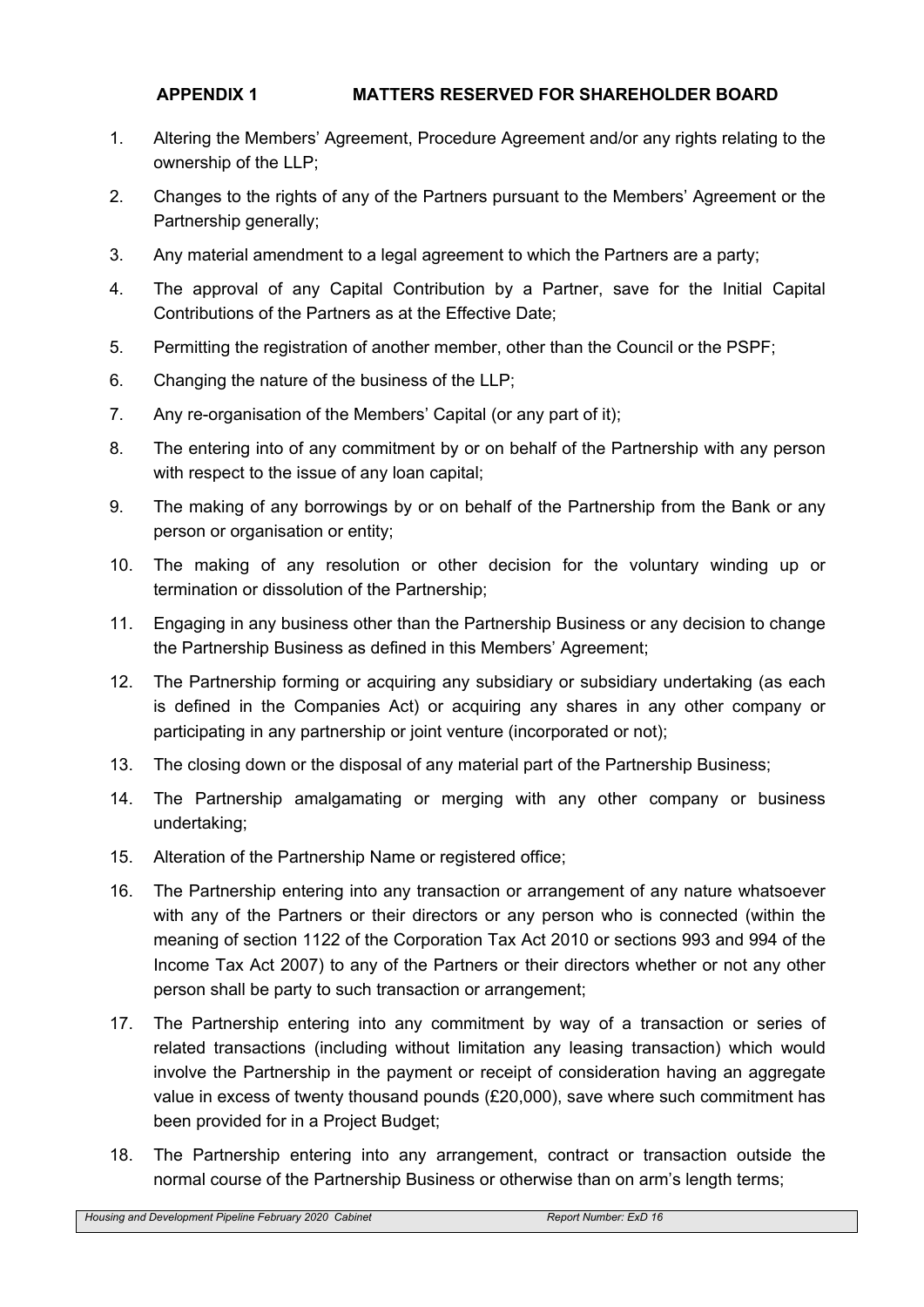- 19. The Partnership giving notice of termination of any arrangements, contracts or transactions which are of a material nature in the context of the Partnership Business, or materially vary any such arrangements, contracts or transactions;
- 20. Any material amendments to any agreed project objectives;
- 21. The Partnership entering into, as lessor or as lessee, any operating lease (as defined in Statement of Standard Accounting Practice 21) other than as provided in a Project Budget;
- 22. The Partnership granting any rights (by licence or otherwise) in or over any intellectual property owned or used by the Partnership;
- 23. The Partnership creating or permitting to be created any mortgage, charge, encumbrance or other security interest whatsoever on any asset or its business in whole or in part or any of its shares other than:
	- 23.1 liens arising in the ordinary course of business; or
	- 23.2 any charge arising by the operation or purported operation of title retention clauses and in the ordinary course of business;
- 24. The Partnership adopting or amending the Budget or any Project Budget in any material respect (provided that non-material amendments to the Budget or Project Budget will be subject to each Partner being notified of such amendments and not raising, within five (5) Working Days, any issues in relation to such amendments);
- 25. Changes to either:
	- 25.1 the Auditors; or
	- 25.2 the financial year end; or
	- 25.3 the Accounting Reference Date;
- 26. The Partnership making or permitting to be made any material change in the accounting policies and principles adopted by the Partnership in the preparation of its audited accounts except as may be required to ensure compliance with relevant accounting standards under the Companies Acts or any other generally accepted accounting principles in the United Kingdom;
- 27. The Partnership retaining any Partner's Profit Share to future activities by the Partnership;
- 28. The Partnership making any loan (otherwise than by way of deposit with the Bank) or granting any credit (other than in the normal course of trading) or giving any guarantee (other than in the normal course of trading) or indemnity;
- 29. The Partnership giving any guarantee, suretyship or indemnity to secure the liability of any person or assuming the obligations of any person;
- 30. The Partnership either:
	- (a) opening or closing any bank account;
	- (b) altering any mandate given to the Bank relating to any matter concerning the operation of the Partnership's bank accounts other than by the substitution of any